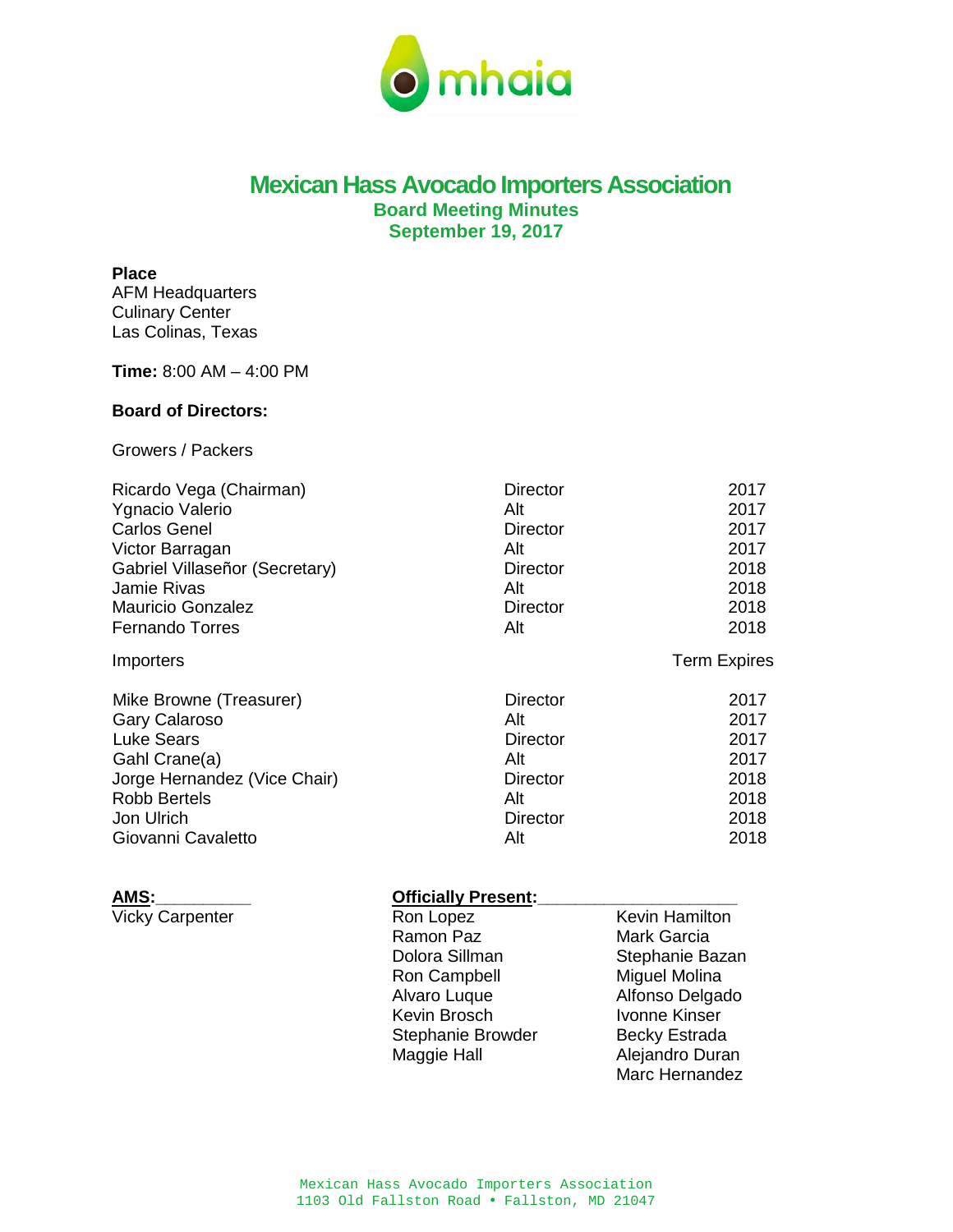

## **Members\_\_\_\_\_\_\_\_\_\_\_\_\_\_\_\_\_\_\_\_\_\_\_\_\_\_\_\_\_\_\_\_\_\_\_\_\_\_\_\_\_\_\_\_\_\_\_\_\_\_\_\_\_\_**

David Ruiz Vega **Marco Hernandez** Fernando Garcia Jose Alfredo Hernandez Elizabeth Ayala Woody Bell Rigo Perez **Russell Faulks** Alfredo Rodriguez Alfredo Rodriguez Jr. Aaron Acosta Adrian Iturbide

## **Guests: \_\_\_\_\_\_\_\_\_\_\_\_\_\_\_\_\_\_\_\_\_\_\_\_\_\_\_\_\_\_\_\_\_\_\_\_\_\_\_\_\_\_\_\_\_\_\_\_\_\_\_\_\_\_**

Dr. Gary Williams **John McGuigan** 

At 8:00 AM Chairman Ricardo Vega called the meeting to order, took the roll call and established a quorum. Following this Ron Campbell read the antitrust policy that was also distributed to the participants as part of the agenda. Following this, Mr. Vega requested comments on the May 23, 2017 board meeting minutes.

Jorge Hernandez motioned to approve the minutes and the motion was seconded by Gahl Crane. All were in favor.

The MHAIA and AFM accountant Ron Lopez from Gruber and Associates was introduced to provide the 2016-17 Annual Financial Audit and Independent Auditors Report. There were no findings noted for fiscal year ending June 30, 2017. The financial data and a detailed schedule of activities is contained in the Avocados From Mexico 2017 annual report [\(www.mhaia.org\).](http://www.mhaia.org)/)

Treasurers Report:

## Total Consolidated MHAIA and AFM Cash balance is \$9.26M

The MHAIA total is \$4.2M, of which \$4.2M from MM account, \$47.6K from the operating account and \$8.06K from the Restricted CD.

The MHAIA cash in Bank as of September 15, 2017 does not include the August assessment estimated at \$2.3M and September budget assessment of \$3.4M.

The AFM total cash is \$5.02M, \$3.44M from AFM-MHAIA MM, \$1.33M from AFM APEAM MM, \$241.7K from the operating account and \$2.4K Petty cash.

• Cash Inflow and Outflow FYs Ending 16 to 18

The assessment remittance from HAB is at 30 days level after the month end. The spikes for FY 16-17 actual receipts for the months of October, March and May were contributed by 30 days plus 1 to a max 3 days delay of remittances. FY 17-18 remittances from HAB for the months of June and July 2017 were received end of July, and again with a 3 days level over the term of 30 days.

• Volume/Cash Scenario

The current scenario is an update of how much is the cash reserve at the end of the FY 18 using the same budgeted volume, spending and reserve percentage assumptions. The increase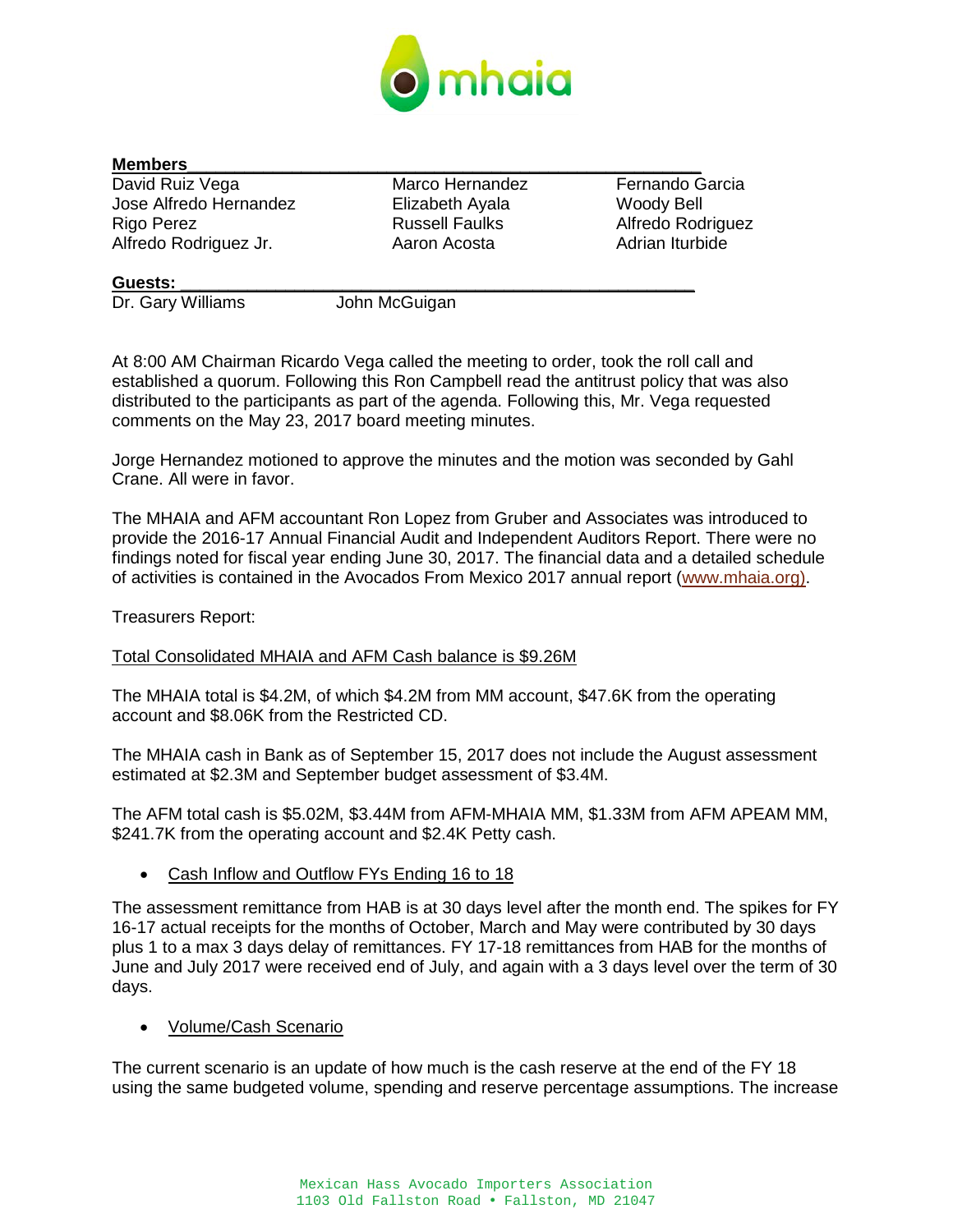

in cash reserve from MHAIA, not including the adjustment to working capital, is \$1.553M. The possible total contribution to AFM should be \$2.33M including the APEAM 1/3 share of \$776K.

The MHAIA cash reserve increase is driven by an increase in volume and contribution from HAB of 35.576 M pounds or \$755.9K assessment, decrease in other contribution of \$19.5K (interest and contribution from APEAM), and decrease in spending of \$816.8K.

The adjusted net cash reserve at the end of the FY 18 is \$5.868M.

• Consolidated Financials as of August 2017

The consolidated MHAIA financials including its subsidiary AFM covers the period July 1 to August 30,2017 as compared to total FY 18 approved budget.

Volume of 210.57 M pounds is 11.4% of the approved budget volume of 1.841 billion pounds for the FY 17-18. These volumes include an actual for July and estimate for August.

Contributions/other: Total \$7.04M or 12.44% of the total budget of 56.6M -see breakdown:

| Contribution            | Actual      | <b>FY-Budget</b> |
|-------------------------|-------------|------------------|
| Assessment-HAB          | \$4,474,824 | \$39,123,375     |
| APEAM                   | \$1,545,905 | \$17,464,557     |
| <b>MHAIA</b>            | \$1,018,597 | \$0              |
| Other income (Interest) | \$1,093     | \$13,800         |
| Total                   |             |                  |
| contribution/income     | \$7,040,419 | \$56,601,732     |

 *% Variance -87.56%*

Spending: total of \$4.418M or 8.27% of the total approved budget of \$53.43M

| Spending                                                           | Actual      | <b>FY-Budget</b>         |
|--------------------------------------------------------------------|-------------|--------------------------|
| <b>AFM Marketing</b>                                               | \$2,055,626 | \$43,631,658             |
| <b>MHAIA Marketing</b>                                             | \$3,500     | \$415,000                |
| AFM Marketing Admin                                                | \$1,850,960 | \$5,595,171              |
| <b>MHAIA Marketing Admin</b>                                       | \$41,507    | \$976,300                |
| <b>Total Administrative</b>                                        | \$466,634   | \$2,812,046              |
| <b>Total Expenses</b>                                              |             | \$4,418,228 \$53,430,175 |
| % Variance<br>Cost per pound<br>Net change in assets-\$2.6M Total. | \$0.02      | $-91.73%$<br>\$0.03      |

Mexican Hass Avocado Importers Association 1103 Old Fallston Road . Fallston, MD 21047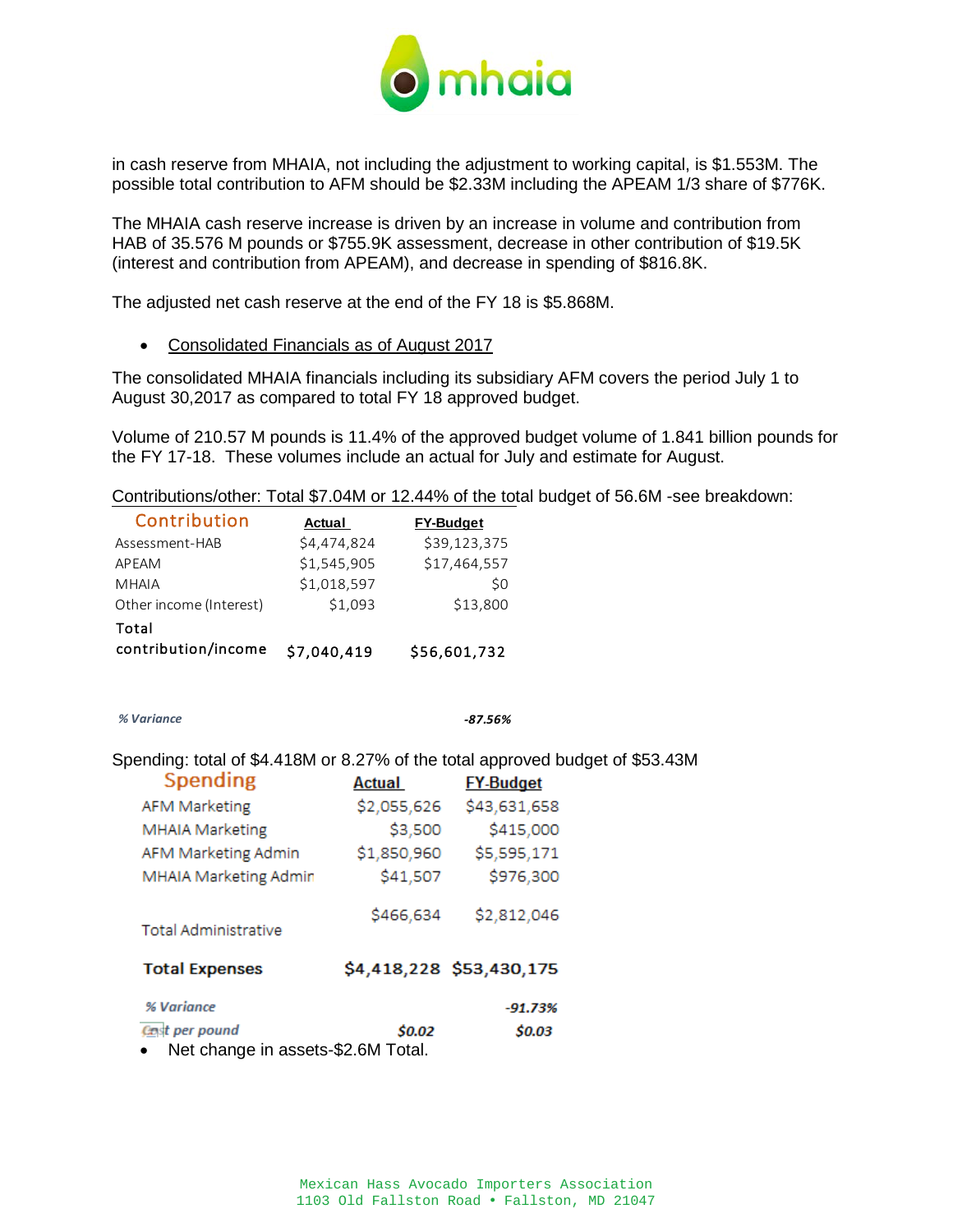

Jon Ulrich motioned to approve the 16-17 financials and audit results and Gorge Hernandez seconded the motion which passed without objection.

Luke Sears motioned to accept the Treasurers report, delay the budget amendment that would increase income by \$2.4MM now but release the \$3mm previously held in reserve. The motion was seconded by Jorge Hernandez and carried without objection.

By Law and Articles of Incorporation Amendment:

Background:

Revision's to the MHAIA's by laws and Articles of incorporation are needed to make them more consistent with AMS rules and practice regarding membership, with changes that were made several years ago to the DC non-profit corporation statute; and with the way MHAIA has operated since its inception.

The proposed amendments were presented to the MHAIA board during the February 21 board meeting and submitted again to the Board for final review on March 30, 2017. The board finally voted on the changes during the last meeting on May  $23<sup>rd</sup>$  and motions to amend the Articles of Incorporation and the by-laws reforming MHAIA as a boarddirected organization under D.C. non-profit corporation law passed unanimously.

The board agreed upon September 19 and 20 as the dates for the annual meeting. Therefore, Ricardo Vega moved that the record date for that meeting will be July 13, 2017. The "record date" is not more than 70 days prior to the annual meeting to provide adequate time to the membership to consider these proposed changes.

On June 30, 2017, Ron Campbell sent the MHAIA Annual meeting notice to the known membership in the United States and Mexico explaining the upcoming membership vote both electronically and through the U.S. postal service. The notice included a meeting response card which included a section that gave the opportunity to the responder to provide Ricardo Vega proxy in the event the member is unable to attend. Since that time, Mr. Campbell received 17 responses and over 30 "return to sender" from companies who are apparently no longer in business.

Of the 17 responses, 9 stated that they would attend the meeting for the vote, 4 stated that they will not attend and 4 stating that they will not attend and assigning their proxy to Ricardo Vega.

Therefore, a vote of the membership to amend the bylaws as described above took place.

A vote of the full membership in attendance (15) and those voting by proxy (4) voted unanimously in favor of the by-law amendment. Therefore, the proposed revised by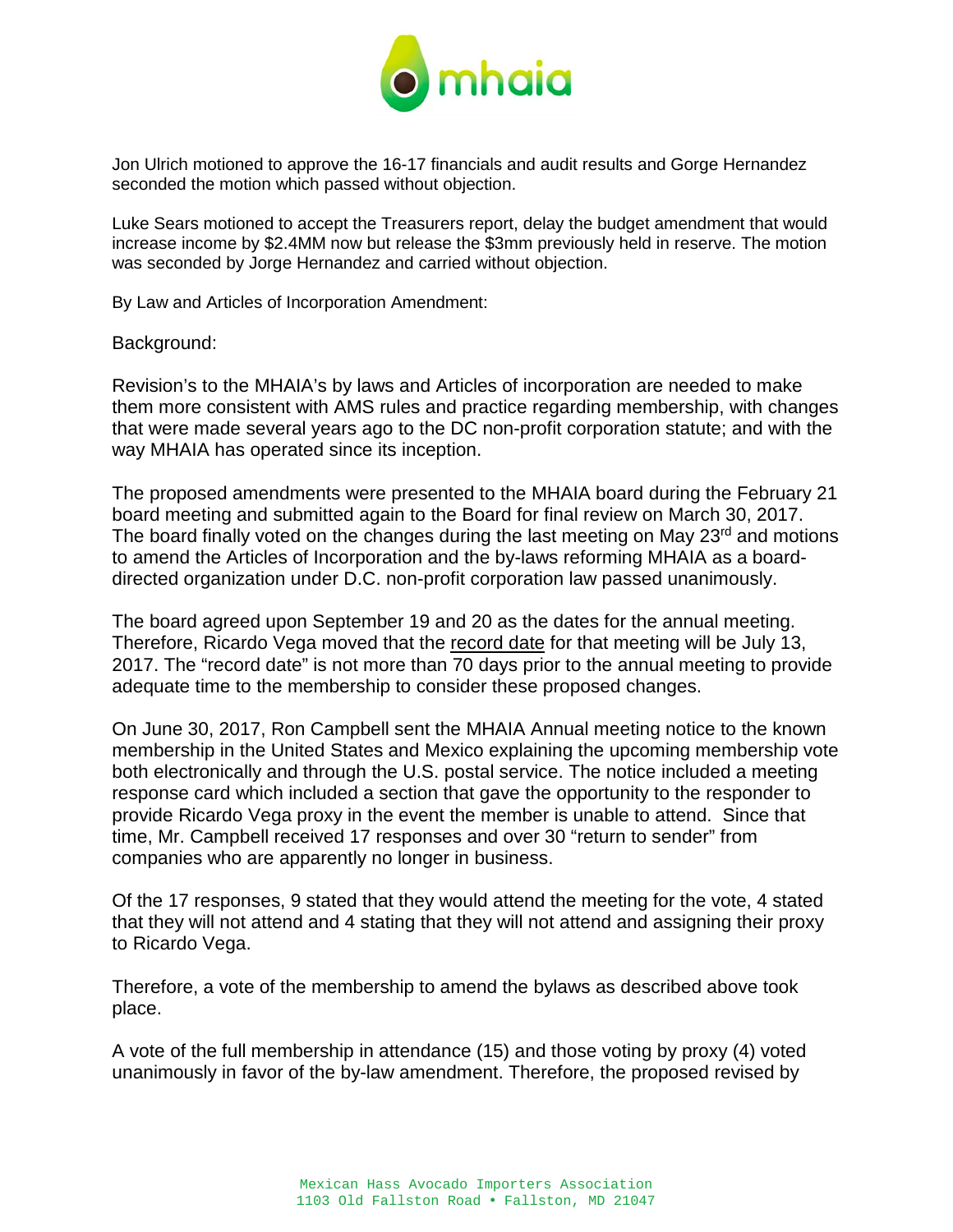

laws and Articles of Incorporation will be submitted to AMS for final review and official approval.

Board Elections:

In June, an announcement was sent to the membership stating that MHAIA is accepting nominations for two importer seats and their corresponding alternate positions. After receiving nominations, ballots were sent to the membership requesting that importers return their ballots no later than August 18, 2017.

Final Elected Importer Directors:

Aaron Acosta. Agroexport Mike Browne

Final Elected Importer Director Alternates:

Gary Caloroso, Giumarra Gahl Crane, Eco Farms

In addition, APEAM held a separate election in Michoacán to fill one open grower seat, one open packer seat and the open grower and packer alternate seats.

Final Elected Packer Director and Alternate:

David Ruiz Vega Marco Antonio Hernandez (alt)

Final Elected Grower and Alternate

Carlos Genel Jose Alfredo Hernandez (a)

The outgoing directors were also Chairman and Treasurer, so nominations were accepted for these positions.

Aaron Acosta nominated Mike Browne as Chairman which was seconded by David Ruiz and Mike Browne nominated Carlos Genel to be Treasurer and this nomination was seconded by . Both nominations passed without objection. Additionally, Mike appointed Gary Calaroso to represent MHAIA on the AFM board as marketing representative.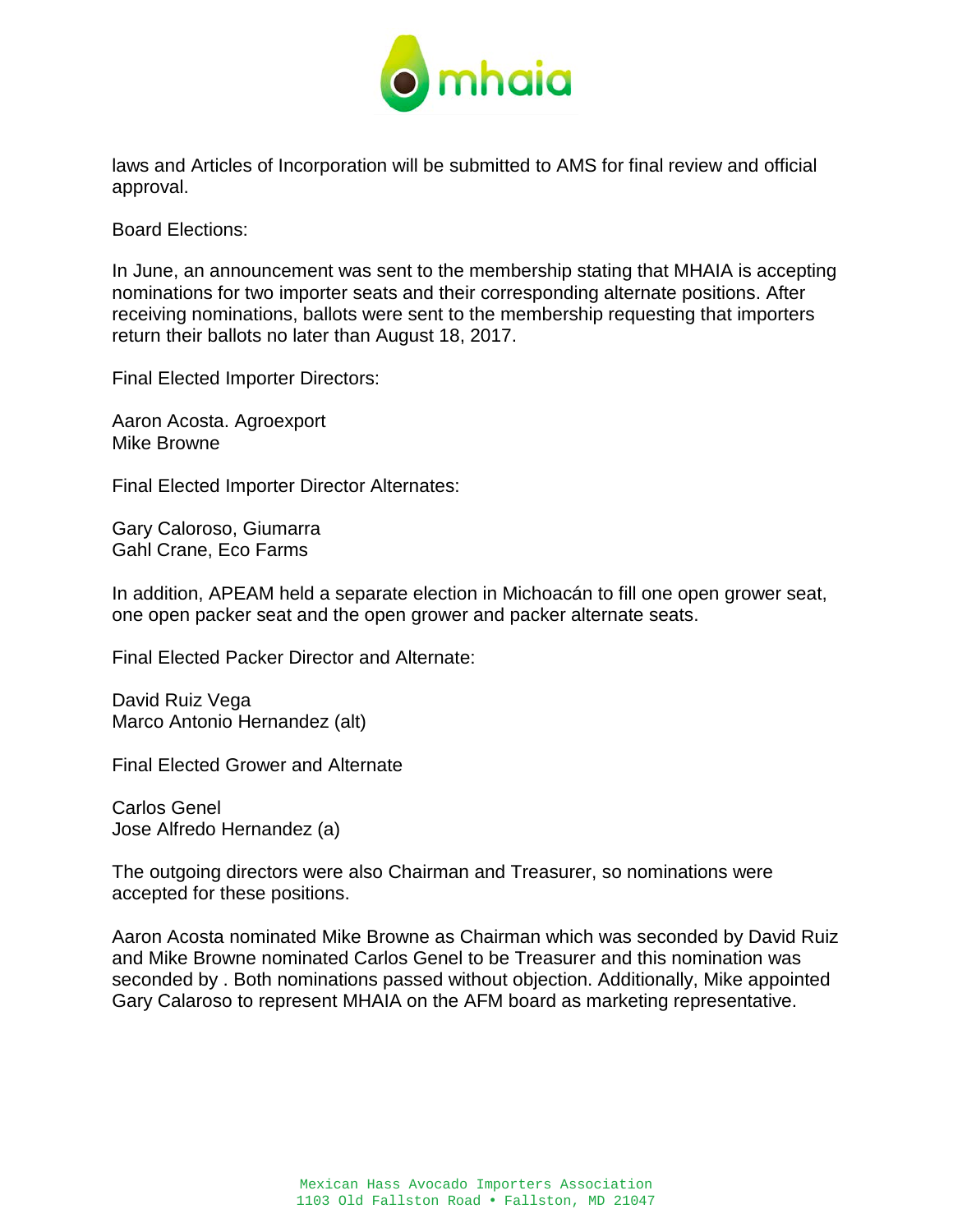

## **Board of Directors:**

| Growers / Packers              |                 | <b>Term Expires</b> |
|--------------------------------|-----------------|---------------------|
| David Ruiz Vega                | <b>Director</b> | 2019                |
| <b>Marco Antonio Hernandez</b> | Alt             | 2019                |
| Carlos Genel (Treasurer)       | <b>Director</b> | 2019                |
| Jose Alfredo Hernandez         | Alt             | 2019                |
| Gabriel Villaseñor (Secretary) | <b>Director</b> | 2018                |
| <b>Jamie Rivas</b>             | Alt             | 2018                |
| <b>Mauricio Gonzalez</b>       | <b>Director</b> | 2018                |
| <b>Fernando Torres</b>         | Alt             | 2018                |
|                                |                 |                     |
| Importers                      |                 | <b>Term Expires</b> |
| Mike Browne (Chairman)         | <b>Director</b> | 2019                |
| Gary Calaroso                  | Alt             | 2019                |
| Aaron Acosta                   | <b>Director</b> | 2019                |
| <b>Gahl Crane</b>              | Alt             | 2019                |
| Jorge Hernandez (Vice Chair)   | <b>Director</b> | 2018                |
| <b>Robb Bertels</b>            | Alt             | 2018                |
| Jon Ulrich                     | <b>Director</b> | 2018                |

Vicky Carpenter provided the new board members with a short orientation.

Marketing Presentation:

Mark Garcia presented a status on Foodservice programs:

- New Foodservice campaign message will focus on 4 key brand messages that will rotate based on the creative piece: All Year-Round Availability, Freshness, Profitability and Education.
- Foodservice website re-launch for the end of 2017 with refreshed content and more call to actions to generate greater engagement.
- 2018 innovation technique will be on Sauceabilities again to extend the concept and continue supporting the use of it associated with handhelds. For this matter, the Foodservice team conducted and ideation session with CSSI in August and developed 30 new recipe ideas. Sauceabilities 2.0 will launch after Thanksgiving including a series of videos to be produced at our Culinary Center.
- LTO's update:
	- Jason's Deli: Add avocado to any sandwich for \$1. Program developed and ready to launch on hold due to Hurricane Harvey effect on their headquarters.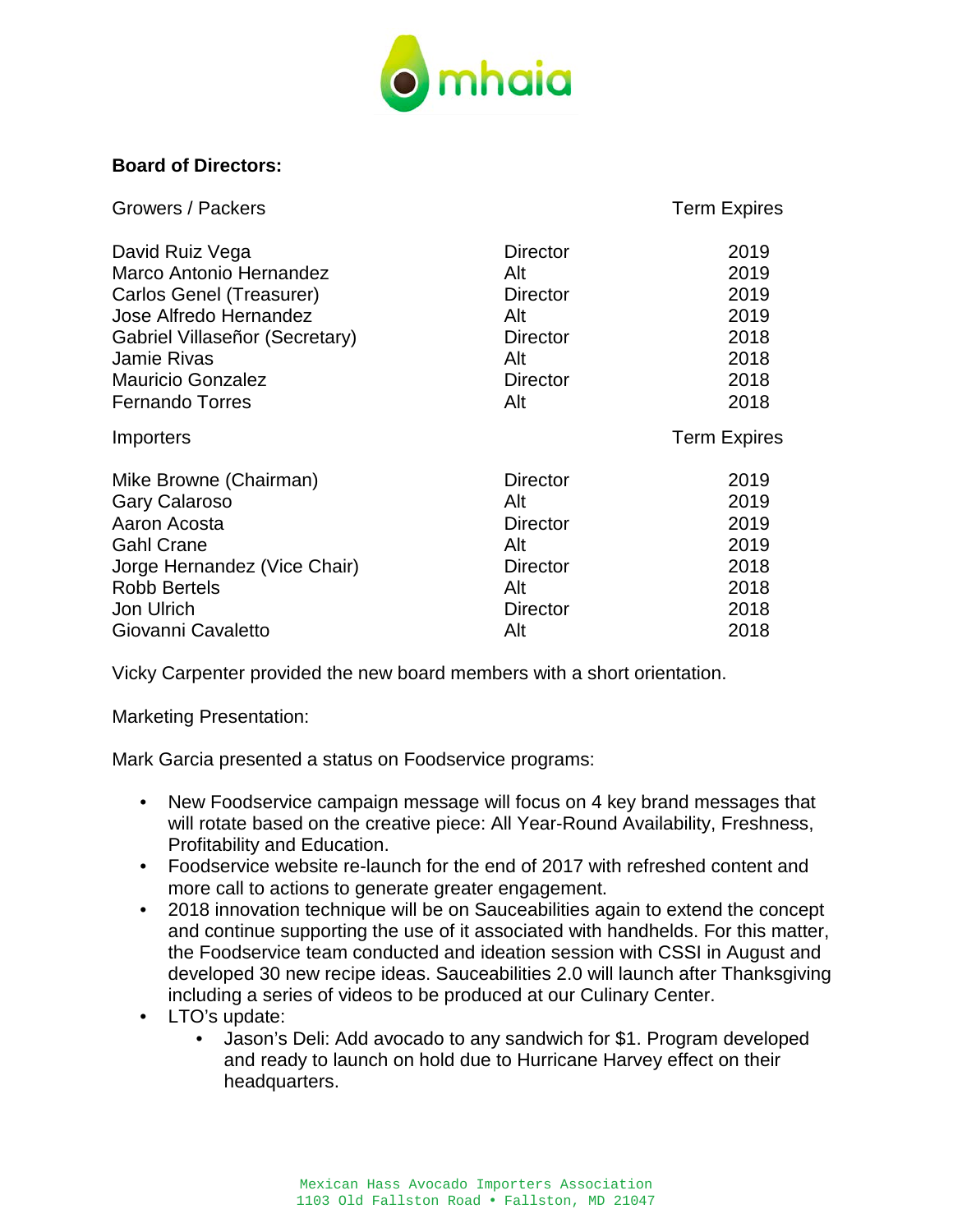

- Pappasitos: promo for National Guacamole Day including digital activation.
- Omni Hotels: interest in placing 50 branded guac carts.
- Luke's Lobster: new Warm Grain Bowl including avocados. Launch November.
- Maggie Bezart presented Foodservice distributor program for Super Bowl: Big Game Burger Bash focused on bar & grills include sales incentives and branded materials for participating operators.
- Stephanie Browder presented C&U program including a new tier analysis to segment universities based on their development potential. Each of the three different tiers will have specific support elements.
- Mark presented AFM's Culinary Center operation based on the following success pillars:



• New Avocado University program will launch January 2018. It will be based on full immersion workshops targeting avocado modules that will be customized by relevance depending on the target (Foodservice, Retail or RDs)



Stephanie Bazan and Dianne Le presented the status on Shopper Programs: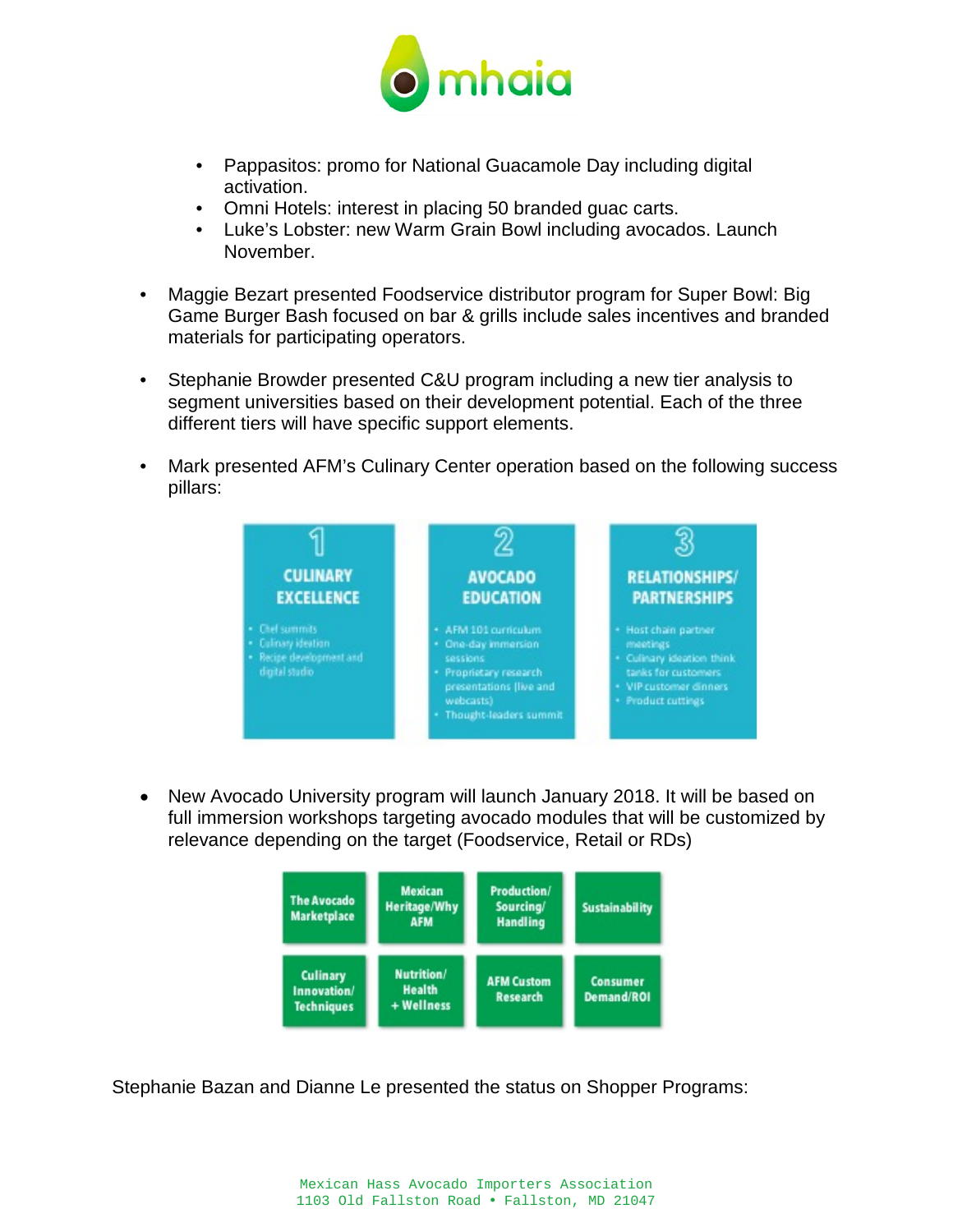

• Updated promotional calendar includes 5 national seasonal promotions and one Hispanic promotion for Hispanic Heritage Month.



- New Midwest plan to develop this region that is the lowest in avocado consumption. The main focus is to concentrate the brand support in educating consumers and implementing sampling programs with the two biggest accounts in the region: Walmart & Kroger.
	- o Walmart Midwest Tour: 50 stores/ Oct & Nov 2017.
	- o Kroger Midwest Tour: 150 stores/ March 2018.
	- o Target cities: Columbus, Indianapolis, Kansas City, St Louis and Wichita.



#### MIDWEST PLAN GROUNDED IN INSIGHTS TO REACH SHOPPERS

Alfonso Delgado presented a recap of our trade support by Region and type of support: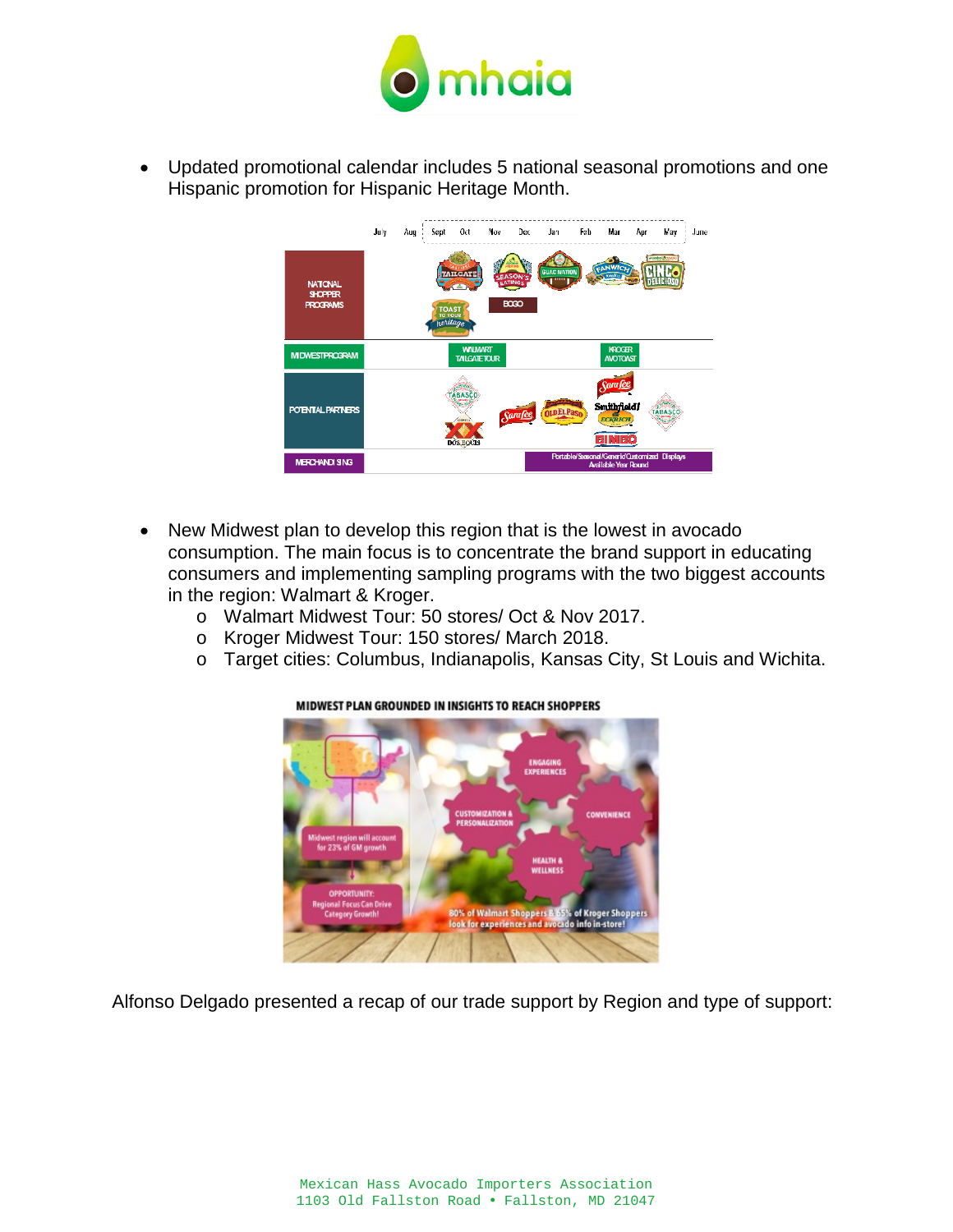

#### **FY17-18 BUDGET - PILLARS BY REGION**



Also presented AFM Flex Fund investment by each of our 11 Power Accounts: Walmart, Kroger, Albertsons, Delhaize, HEB, Costco, Publix, Sam's Club, A-Hold, Meijer and Restaurant Depot:



Stephanie Bazan presented AFM's plan for PMA including a new Cinema experience to launch our short film on Michoacan and the avocado export program: Avocadoland. The booth will include the following:

| Avocadoland                                                                                                                         | <b>Brand</b>                                                    | <b>Eat Lively</b>                                                               | <b>Avo-Matic</b>                                                                   | <b>New</b>                                                                                      | <b>General Session</b>                                                                              |
|-------------------------------------------------------------------------------------------------------------------------------------|-----------------------------------------------------------------|---------------------------------------------------------------------------------|------------------------------------------------------------------------------------|-------------------------------------------------------------------------------------------------|-----------------------------------------------------------------------------------------------------|
| Cinema                                                                                                                              | Showcase                                                        | (H&W)                                                                           |                                                                                    | <b>Generations</b>                                                                              | Sponsorship                                                                                         |
| · Premiere<br>Avocadoland in<br>exclusive cinema<br>room<br>· Hand-picked<br>audience of<br>stales.<br>wholesalers &<br>foodservice | · Seasonal Displays<br>· Permanent Displays<br>- Retail Toolkit | · Eat Lively platform<br>· AHA Heart Check<br>Certification<br>. PBH RD Program | · Feature Avo-<br><b>Happiness</b><br>· Showcase<br>Avocadoland<br>trailer/Wirewex | · Showcase Mini<br>Chefs (Kitchen)<br>Demo)<br>· School program<br>(YMI) Soccer<br>· Câlli Tour | . High-Profile<br>sponsorship<br>. 2-minute brand<br>video<br>· AFM prominently<br>featured on menu |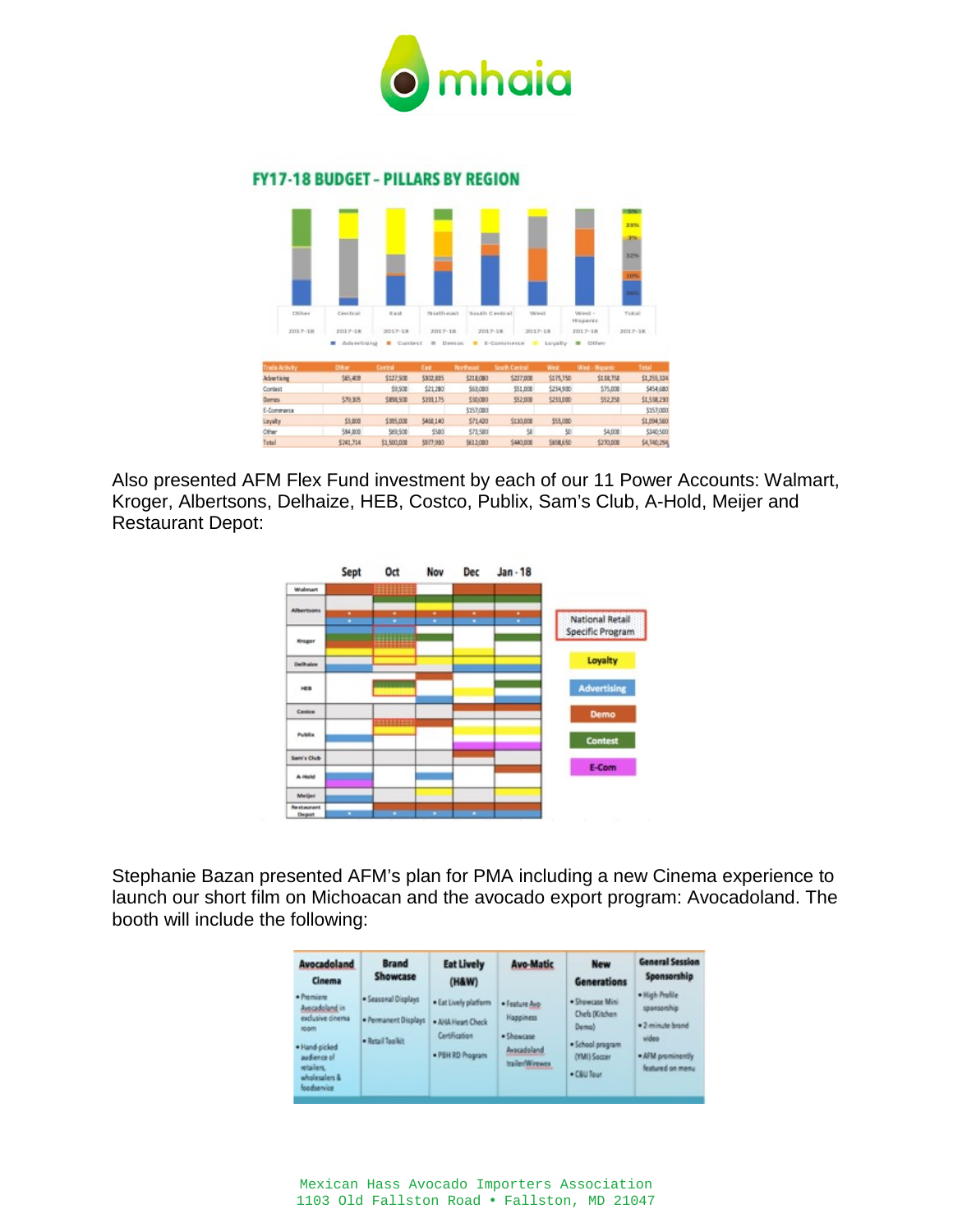

Ivonne Kinser presented the main digital programs for 2017- 2018:



- New H&W digital program through Mashable partnership will include videos, articles and infographics promoted through their platform and will live in dedicated landing page to drive traffic to our AFM site.
- To reinforce education, digital will launch the first industry chatbot that will interact consumers online and in the point of sales to support messaging on how to pick, ripen and preserve avocados plus other key information around our fruit.

Ivonne Kinser and Stephanie Bazan presented our Avocadoland program:

- Avocadoland is a short film created as part of our Tastemade deal that include three episodes describing the journey and process of Mexican avocados to get to the U.S. households.
- Will have a 360 support program including:
	- o Trade launch during PMA with a dedicated cinema experience.
	- $\circ$  1.000 interactive video folios that will be delivered to media, trade and foodservice partners.
	- o Dedicated landing page in our AFM site.
	- o Special digital version of the episodes including an interactive technology using Wirewax to have consumers engage with video, learn more and win prizes.
	- o Digita media program to drive consumers to our site and interact with our Avocadoland experience online.
- Also, to support Avocadoland and celebrate our  $20<sup>th</sup>$  anniversary of the U.S. opening of the market for Mexican avocados, will launch a gala event in Washington DC that will include an expert panel led by our event partner Politico and a celebratory dinner with our brand chef Pati Jinich.

Stephanie Bazan presented a recap of our Hispanic marketing programs including:

• New communication strategy based on the recent qualitative research with Hispanic consumers where we tested the General Market H&W strategy and creative idea Eat Lively.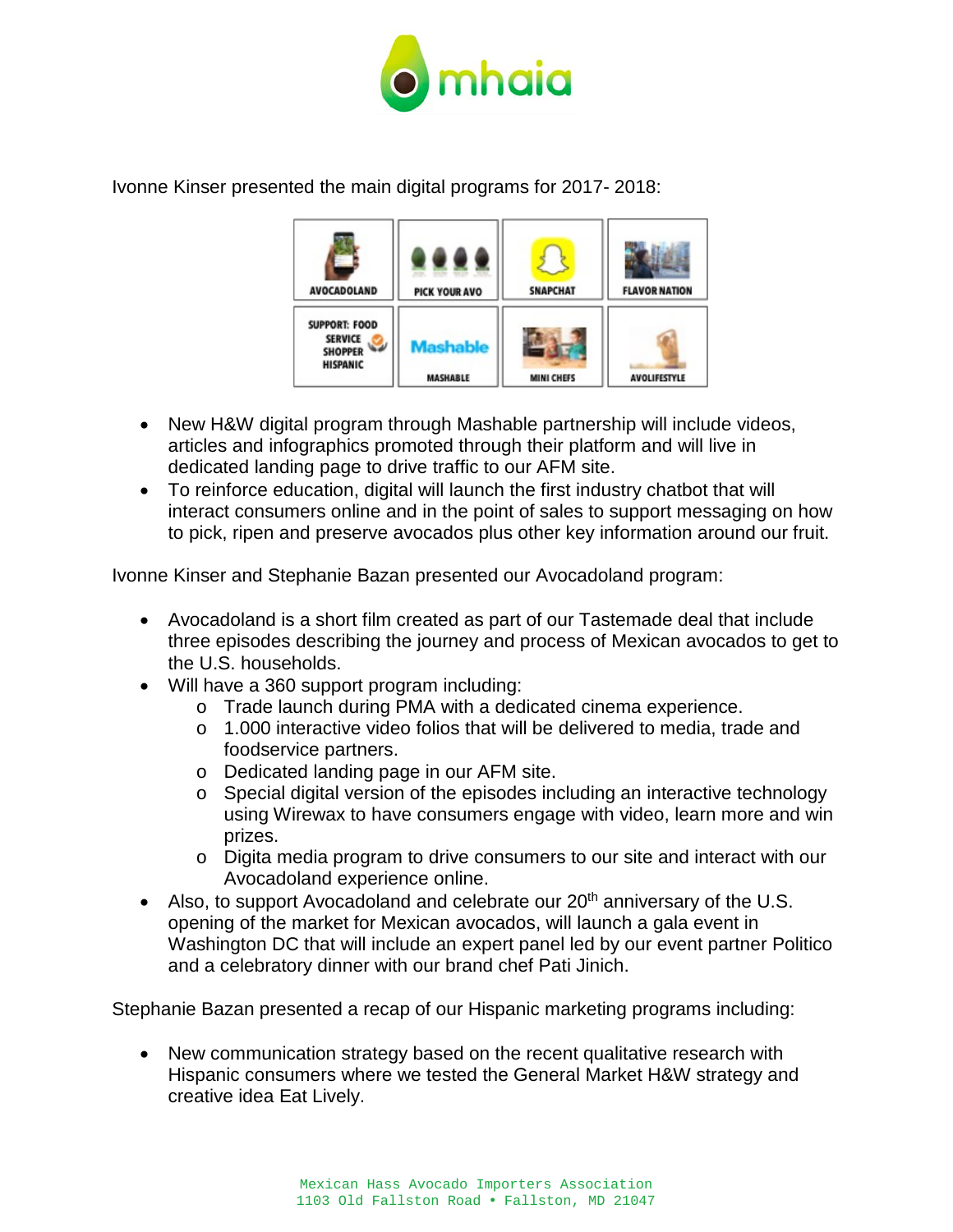

• Based on this assessment the main things to do moving forward are:



Stephanie presented our new creative concept for Hispanic moms:

## **STRATEGIC APPROACH**



# Cada día más extraordinaria

- This new concept will be supported with a new TV campaign to produce at the end of 2017 and a media plan for television and digital.
- Other Hispanic programs:
	- o Vida Aguacate: continue support on this successful program that will end up the year with more than 500.000 members.
	- o New Hispanic Heritage Program that will launch a nation HM promotion with Bimbo and Tabasco focused on avocado toasts and the celebration of Latin American cuisine. Program will launch on Sep- Oct 2017.
	- o Avoscope: new creative digital concept creating an avocado horoscope to engage with consumers around the usage of avocados in breakfast and handhelds.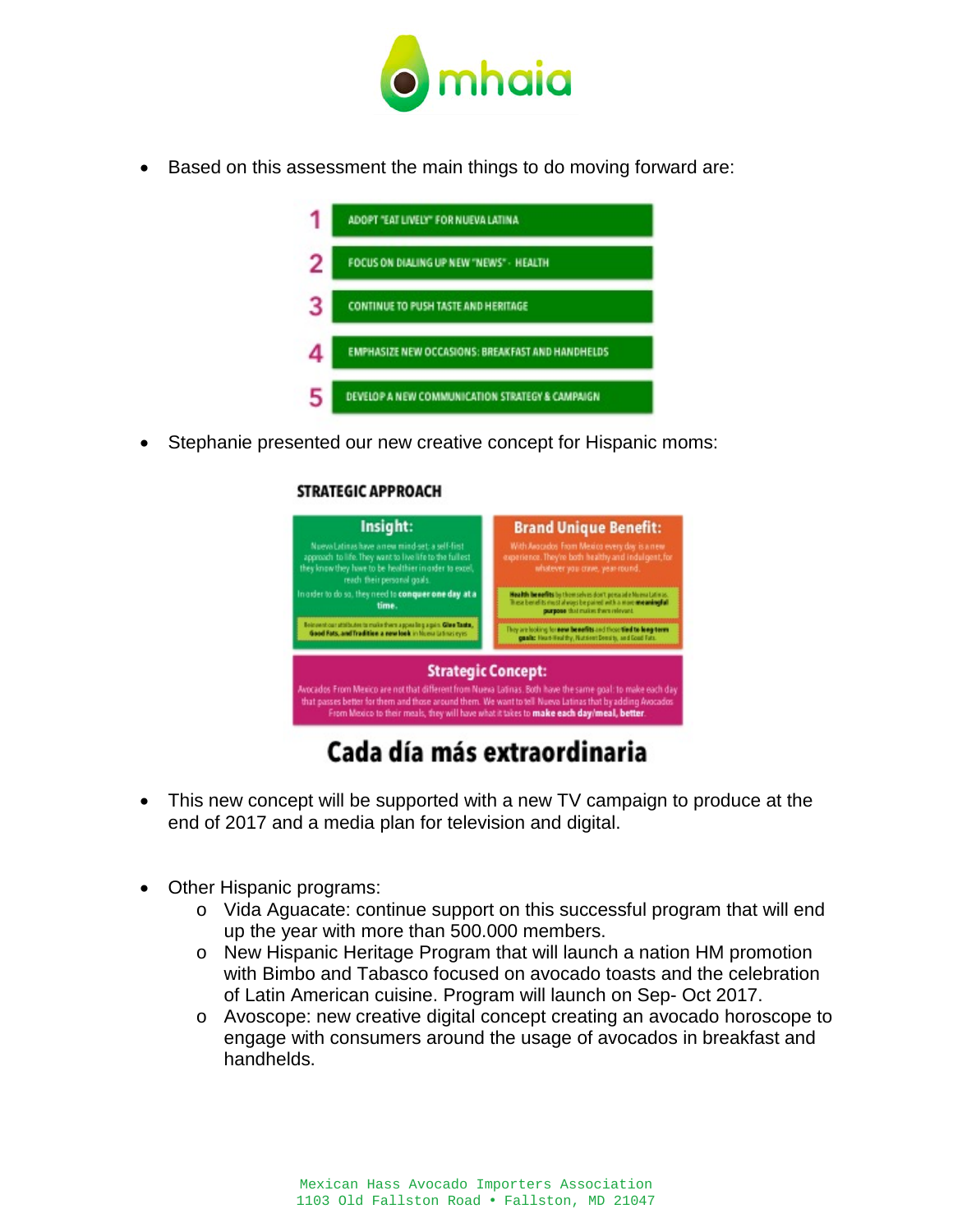

Team presented of New Generations program that includes:

- School outreach program to be launched in Oct 2017 in 49,000 schools reaching 10 million kids and families in the U.S.
- Mini Chefs continuous support and usage in every seasonal program throughout the year.
- Snapchat filters program in C&U targeting sporting and music events.
- New Avotour program with a message focused on convenience and health. Tour will be divided in two phases: Phase 1 will run in the fall and including colleges and universities like:
	- o Cornell, Yale, Princeton, Rudgers, Virginia Tech, Notre Dame and University of Michigan between others.

Alvaro Luque presented a recap of the consumer marketing programs including:

- New TV ads: Referee following the same football concept of no guac no game and Pilates as our first ever ad on Health & Wellness
- Super Bowl negotiation status: 30" ad cost @\$4.2 million/ second quarter positioning based on Nielsen recommendation to maximize ad exposure/ creative concept around the idea of versatility of guac during the season behind the creative idea "Think outside the chip".

Alvaro presented the \$3 million of programs on hold based on the decision on May 2017 of being cautious with the budget and asked the Board for approval to use these funds. Board approved the use of those funds.

Alvaro also asked about using the \$2.6 million that were accumulated in this year carry over on some additional projects that need funding. Board decides to leave those on hold but approved using the \$3 million on hold to support some of the programs like the Avocadoland DC event (\$400.000) that will come from the funds we have to produce a new campaign with Arnold.